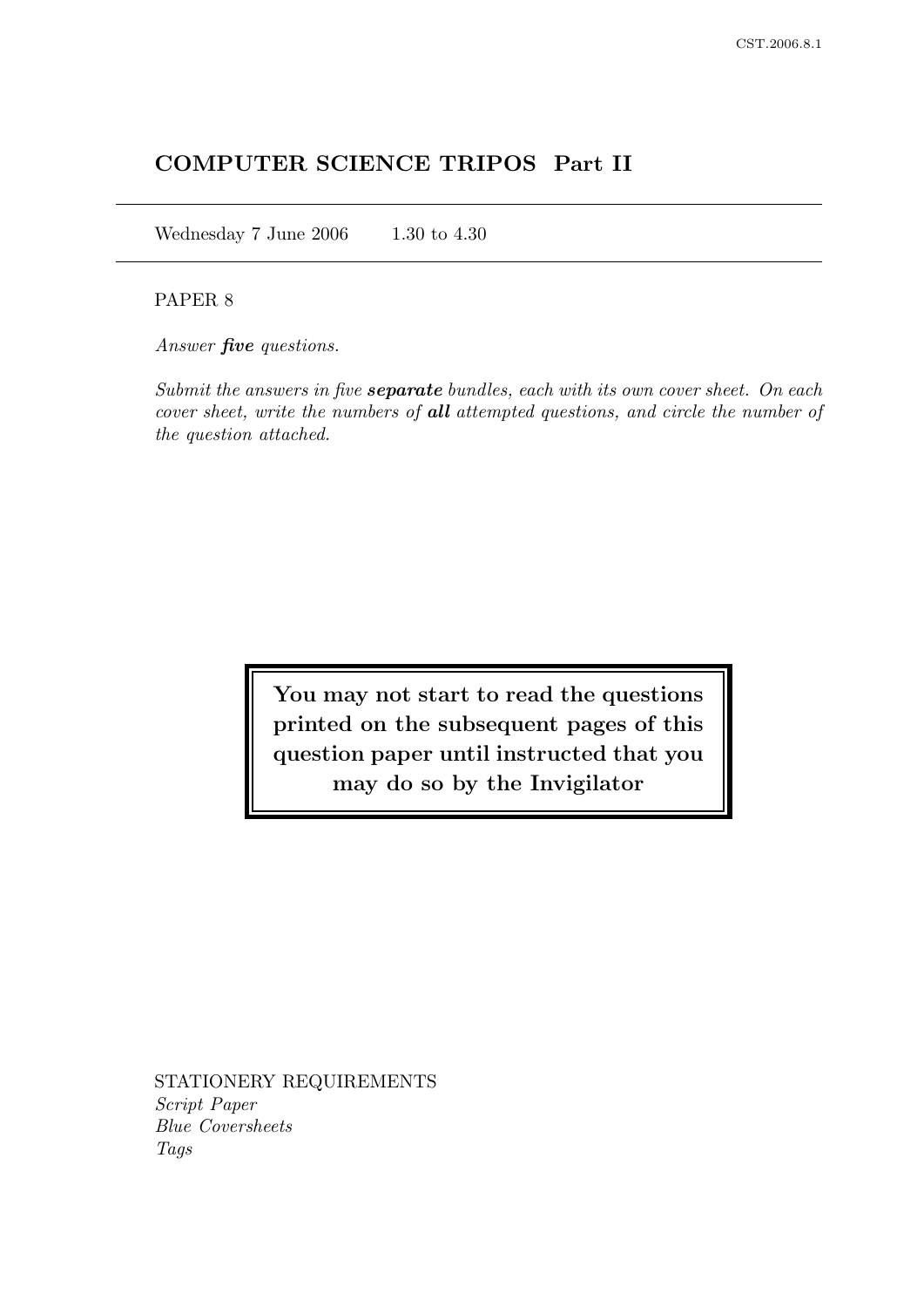# 1 Comparative Architectures

(a) One or more processors must be selected for inclusion in a portable device that handles audio, image, video, telephone calls and simple word processing.

Possible design combinations include:

- a single processor;
- a pair of basically similar processors but with different coprocessor and bus structures;
- a standard processor and a custom VLIW processor.

Explain whether one of these combinations is clearly the best. [2 marks]

- (b) For each of the following processor technologies, justify whether it is applicable in the device:
	- (i) Dynamically Scheduled Instruction Dispatch;
	- $(ii)$  Simultaneous Multi-Threading (SMT);
	- $(iii)$  SIMD extensions, similar to Intel's MMX;
	- (iv) Virtual Memory;
	- (v) Dynamic Clock Frequency/Power Control;
	- (vi) Snooping Cache.

[3 marks each]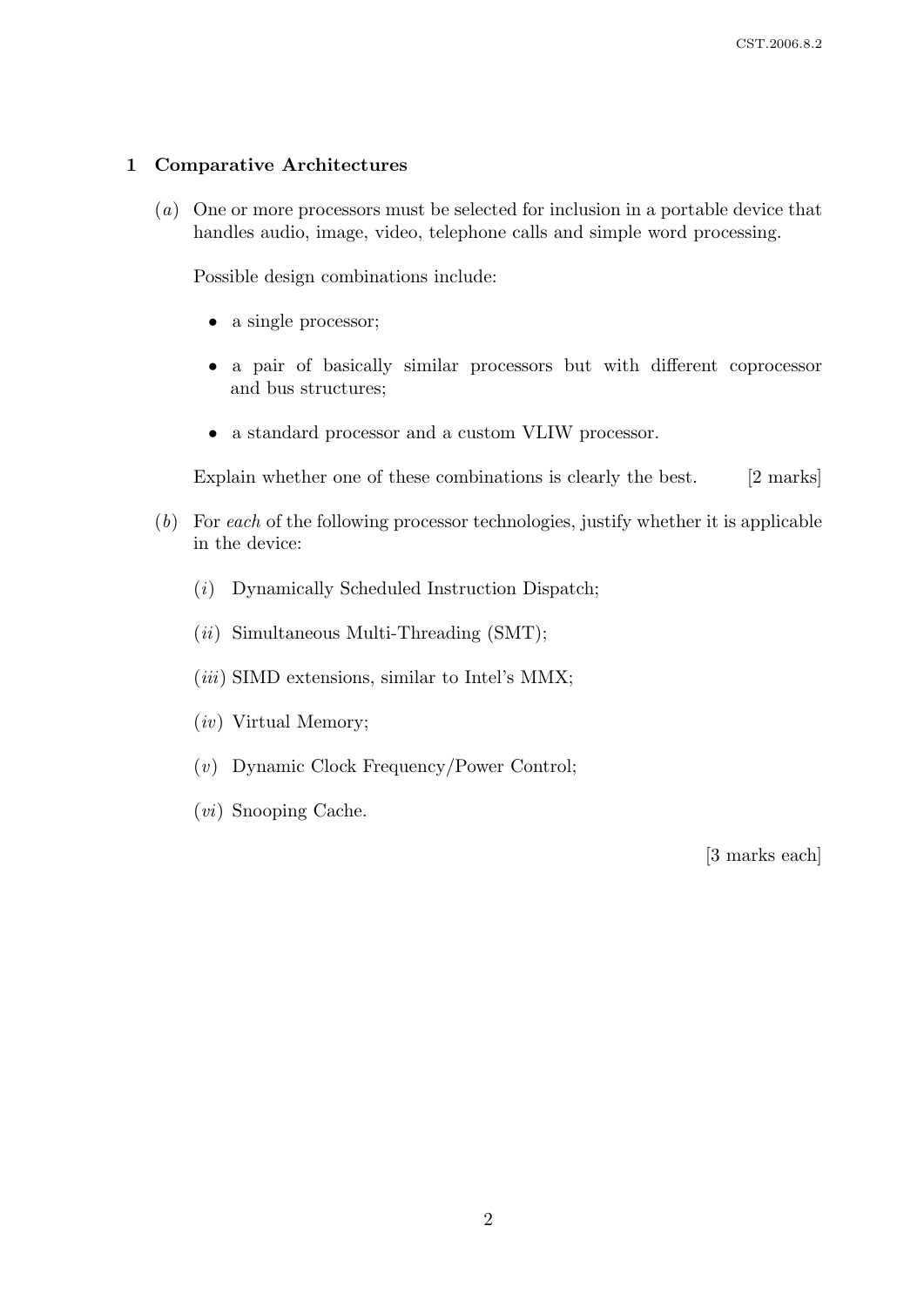# 2 VLSI Design

A majority gate with three inputs signals logic one on its output if two or more of its inputs are one, and zero otherwise. A minority gate is its complement.

- (a) Give the boolean equation for a minority gate as a sum of products.  $[2 \text{ marks}]$
- (b) Sketch the circuit diagram for a minority gate using NAND gates and inverters. [3 marks]
- (c) Sketch the transistor-level circuit diagram for an alternative implementation as a single stage of CMOS logic. [3 marks]
- (d) Calculate the number of transistors required for each implementation.

[2 marks]

(e) Assuming that a conducting p-channel has a resistance twice that of a similarly sized n-channel, use logical effort to compare the performance of the two implementations. [10 marks]

### 3 Digital Communication II

- (a) The Transmission Control Protocol (TCP) employs a transmit window and cumulative acknowledgement and timeout system, as well as sequence numbering of packets, to achieve reliable delivery of data.
	- (i) Outline the procedure for round-trip time estimation and the calculation of the retransmission timer. [8 marks]
	- $(ii)$  Explain the function of buffering at the sender and receiver. [3 marks]
	- (iii) How do fast retransmit and fast recovery improve performance after packet loss? [3 marks]
- (b) In a wireless network, delay to access the channel due to scheduling of the media access control protocol, and random packet loss due to interference, may be non-negligible.
	- $(i)$  Explain how this can interfere with the round-trip time estimation process above. [3 marks]
	- $(ii)$  Explain how this can interfere with the congestion control scheme that TCP employs. [3 marks]

3 (TURN OVER)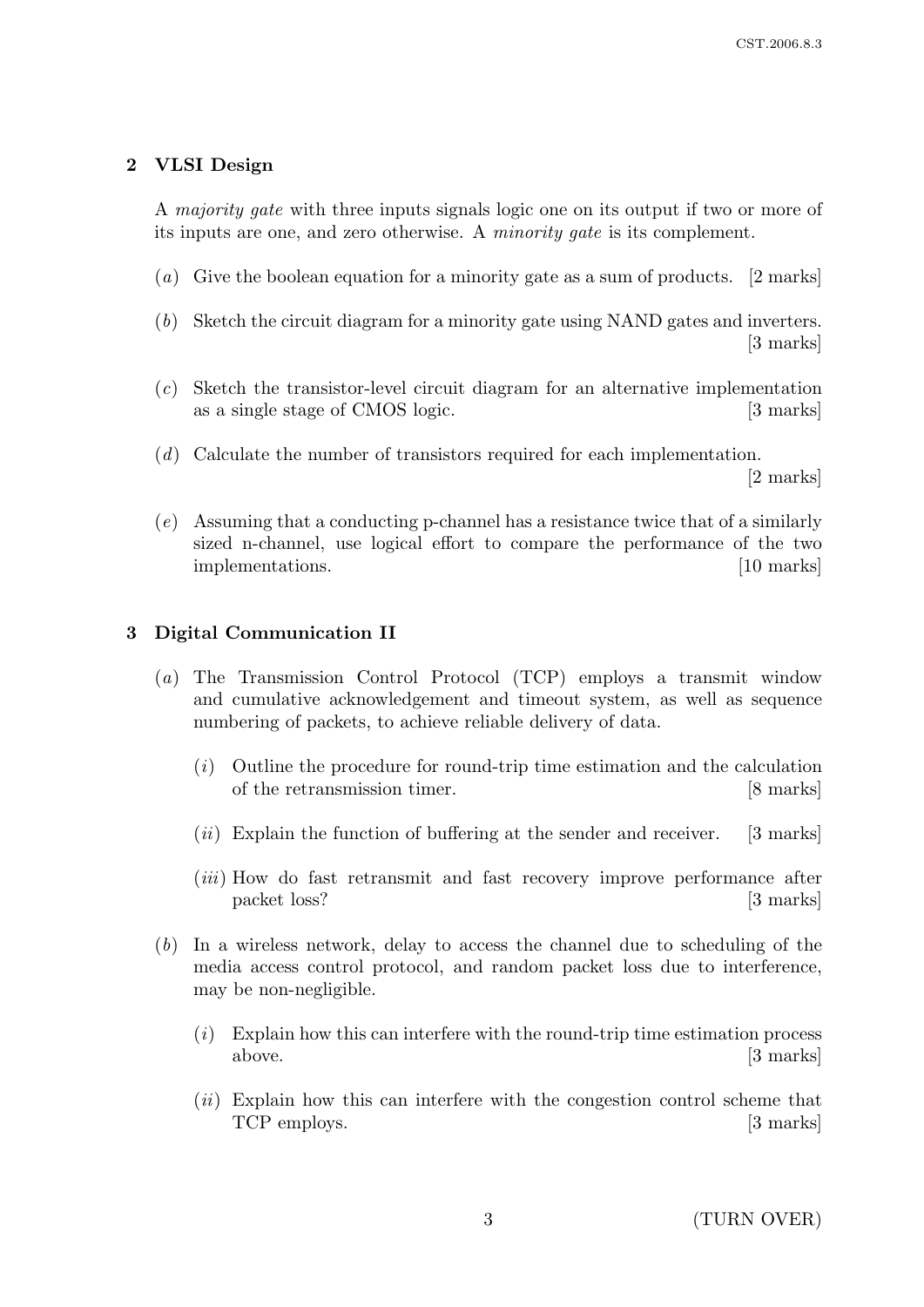### 4 Distributed Systems

- (a) Describe, with examples, the function of a naming service for a largescale distributed system. Include definitions for "name space" and "naming domain". [6 marks]
- (b) Discuss consistency versus availability for naming data in large-scale systems. [4 marks]
- (c) How can any distributed naming service be engineered so that invocations on behalf of users can be resolved efficiently in the presence of failures and heavy load? [4 marks]
- (d) Contrast the assumptions under which DNS was designed originally for the Internet, with the properties of dynamically formed groups of mobile hosts using wireless communication (MANETS). How might DNS-like services be provided for MANETS? [6 marks]

# 5 Advanced Systems Topics

Modern peer-to-peer (P2P) systems are typically described as structured or unstructured.

- (a) Compare and contrast these two approaches. Include a discussion of the general topology, membership management and query mechanisms. Use examples to support your answer. [6 marks]
- (b) Which approach is more resilient to *churn*? Justify your answer. [2 marks]
- (c) One early criticism of P2P systems was that they did not consider network latencies. Describe how one can add proximity awareness to:

| $[1$ mark<br>$(i)$ unstructured P2P systems; |  |  |
|----------------------------------------------|--|--|
|----------------------------------------------|--|--|

- (*ii*) structured P2P systems. [3 marks]
- (d) Swarming P2P systems like BitTorrent are designed for efficient (and incentive compatible) download of large files. However, it is typically not possible to use the file until it has downloaded in its entirety. Sketch the design of a swarming P2P system which supports streaming video – that is, allows playback of video to overlap the ongoing download of the remainder of the stream. Comment on how efficient (in terms of network resources) your system would be in comparison with a system like BitTorrent. [8 marks]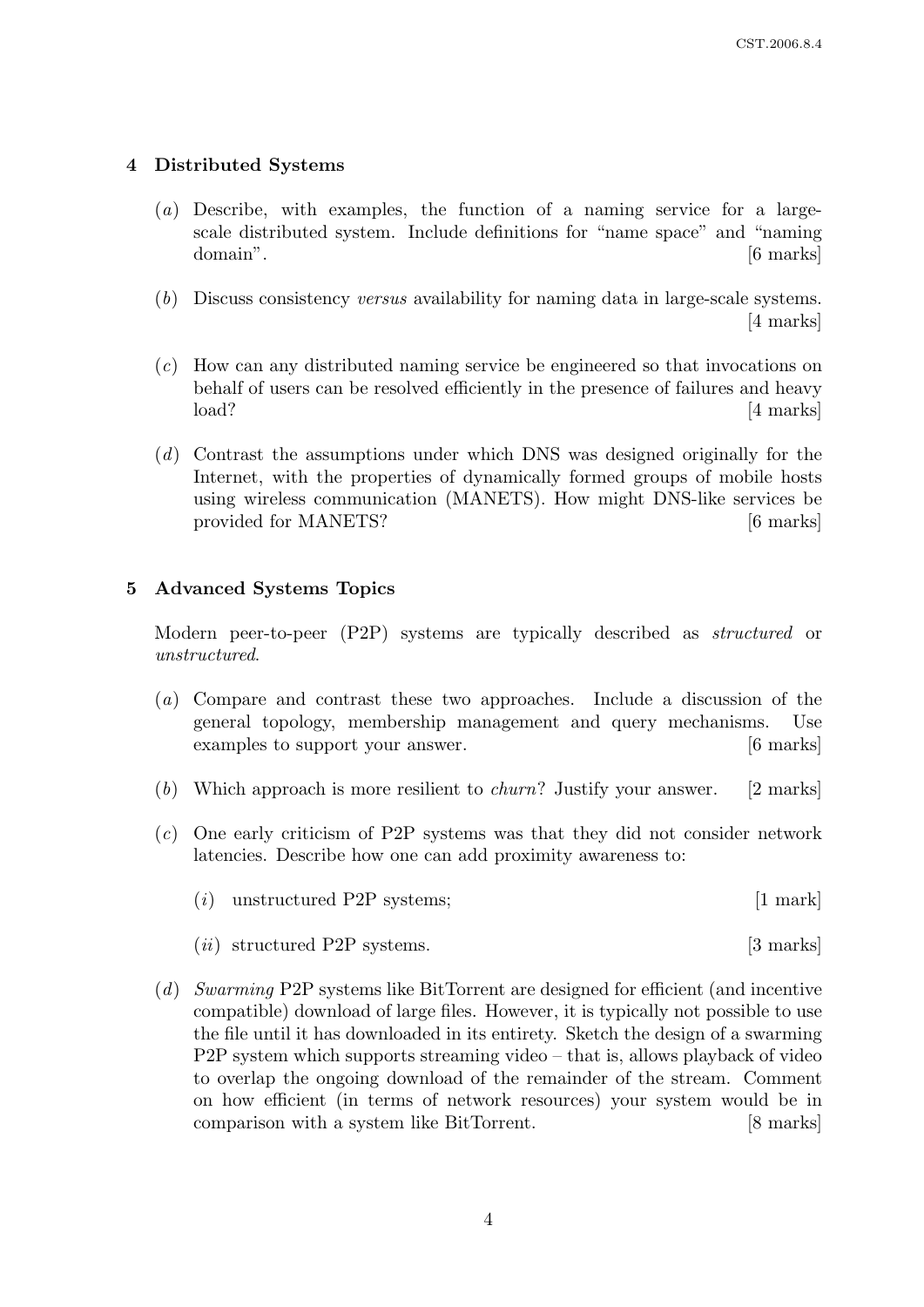### 6 Computer Vision

- (a) Explain the method of Active Contours. What are they used for, and how do they work? What underlying trade-off governs the solutions they generate? How is that trade-off controlled? What mathematical methods are deployed in the computational implementation of Active Contours? [10 marks]
- (b) When trying to detect and estimate visual motion in a scene, why is it useful to relate spatial derivatives to temporal derivatives of the image data? Briefly describe how one motion model works by these principles. [5 marks]
- (c) Provide a  $3 \times 3$  discrete filter kernel array that approximates the Laplacian operator. Explain what the Laplacian might be used for, and what is the significance of the sum of all of the taps in the filter. [3 marks]
- (d) When visual sequences are encoded into an .mpeg video stream, typically about what percentage of the compression achieved is intra-frame (compression within individual still frames), and what percentage is inter-frame? Name a key feature that is extracted and estimated for purposes of prediction and, therefore, compression. [2 marks]

### 7 Security

The Needham–Schroeder protocol is defined as

- 1.  $A \longrightarrow S : A, B, N_A$
- 2.  $S \longrightarrow A: \{N_A, B, K_{AB}, \{K_{AB}, A\}_{K_{BS}}\}_{K_{AS}}$
- 3.  $A \longrightarrow B : \{K_{AB}, A\}_{K_{BS}}$
- 4.  $B \longrightarrow A : \{N_B\}_{K_{AB}}$
- 5.  $A \longrightarrow B : \{N_B 1\}_{K_{AB}}$
- (a) Explain the symbolism, and the purpose of the messages. [5 marks]
- (b) Explain the "bug" in the protocol.  $[5 \text{ marks}]$
- $(c)$  Is the bug actually a vulnerability if one can assume (as the Needham– Schroeder paper does) that all principals execute the protocol faithfully? If not, why is it important? [5 marks]
- (d) Describe how one modern protocol derived from Needham–Schroeder deals with the issue. [5 marks]

5 (TURN OVER)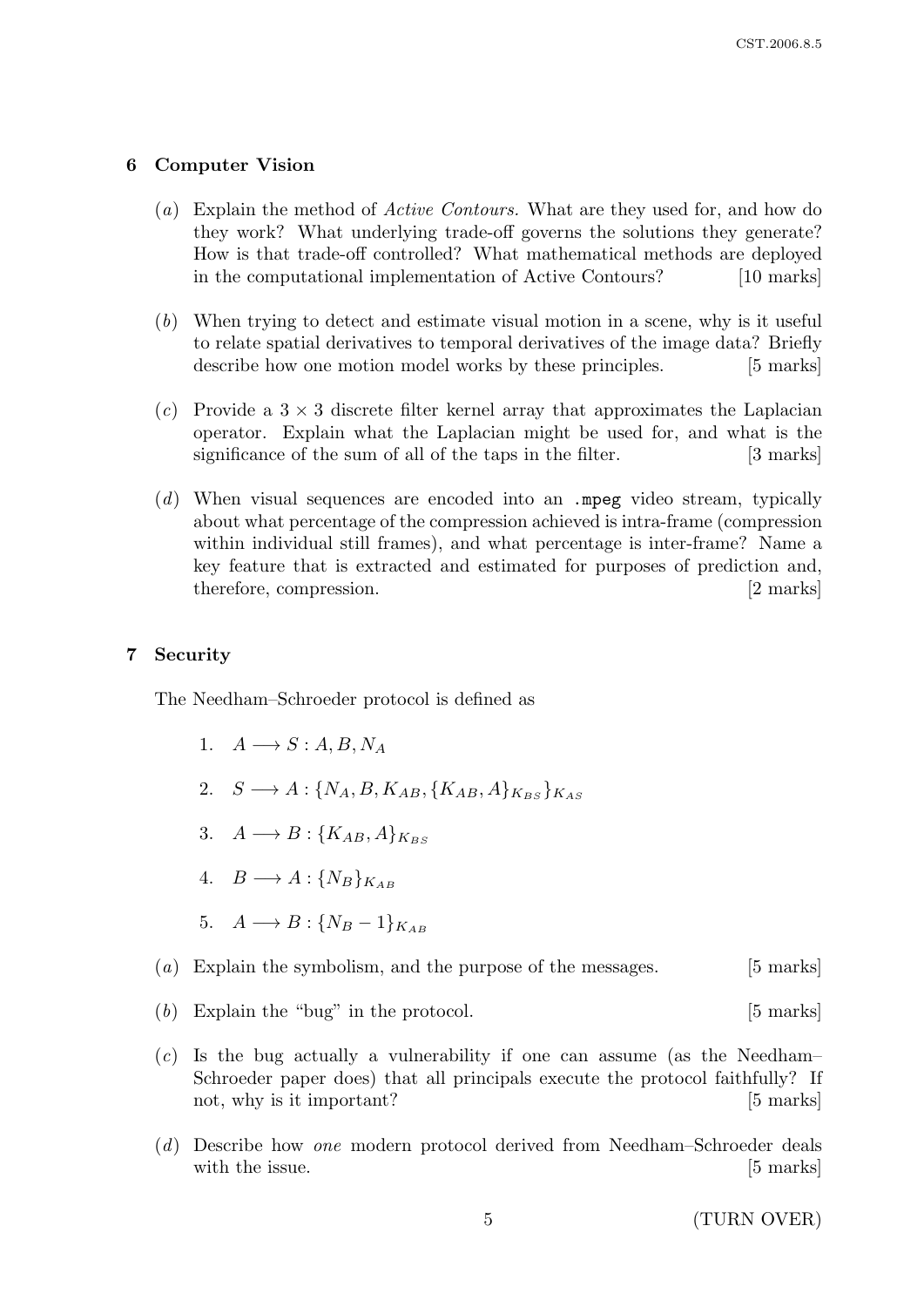### 8 Optimising Compilers

- (a) Summarise the idea of a *basic block* and explain why it is useful in intermediate representations for optimising compilers. [3 marks]
- (b) Construct the flowgraph (in which every node is a basic block consisting of one or more 3-address instructions) for the C function:

```
int f(int x, int y)
{
    int r = x + 1;
    if (y == 0) {
        r = r * r;} else {
        y = y - 1;r = r * y;}
    return r + 1;
}
```
[4 marks]

- (c) Define static single assignment (SSA) form, and explain the changes you would have to make to your flowgraph from part  $(b)$  in order for it to be in SSA form. [3 marks]
- (d) Consider a flowgraph in which every node contains a single 3-address instruction. Each node whose instruction assigns some value to a variable is considered a "definition" of that variable; we are interested in discovering, for each node n in the flowgraph, which definitions reach n. A definition m is considered to reach n if the variable to which m assigns a value may still have that value at entry to n.
	- $(i)$  Define the notion of a definition reaching a node in the flowgraph in terms of possible execution flows of control. [2 marks]
	- (ii) By analogy with live variable or available expression analysis, or otherwise, design dataflow equations for computing  $RD(n)$ , the set of definitions which can reach a node *n*.  $[4 \text{ marks}]$
	- (*iii*) Sketch an algorithm to compute  $RD(n)$ , briefly commenting on any initialisation required. [4 marks]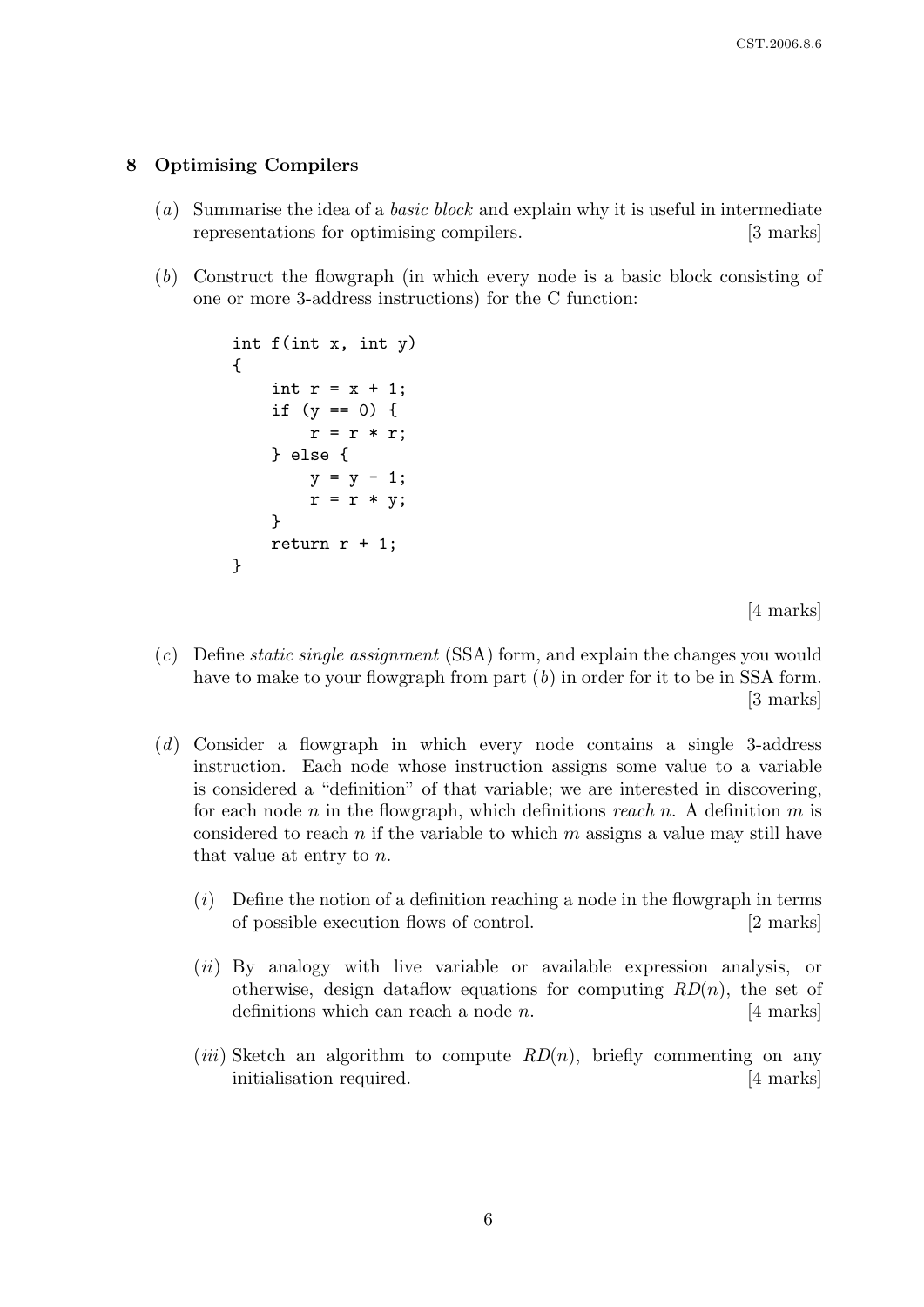# 9 Artificial Intelligence II

Consider the following Bayesian network:



The associated probability distributions for the binary random variables A, B, C and D are  $Pr(a) = 0.1$ ,  $Pr(\neg a) = 0.9$ ,  $Pr(b) = 0.8$ ,  $Pr(\neg b) = 0.2$ , and:

| B | Pr(c A, B) |  | Pr(d B,C) |
|---|------------|--|-----------|
|   | 0.5        |  | 0.2       |
|   | 0.6        |  | 0.9       |
|   | 0.8        |  | 0.8       |
|   | 0.7        |  | O. 1      |

- (a) Explain why the representation of the joint distribution of  $A, B, C$  and  $D$ using the Bayesian network is preferable to a direct tabular representation. [2 marks]
- (b) Use the variable elimination algorithm to compute the probability distribution of B conditional on the evidence that  $D = T$ . [16 marks]
- (c) Comment on the computational complexity of the variable elimination algorithm. [2 marks]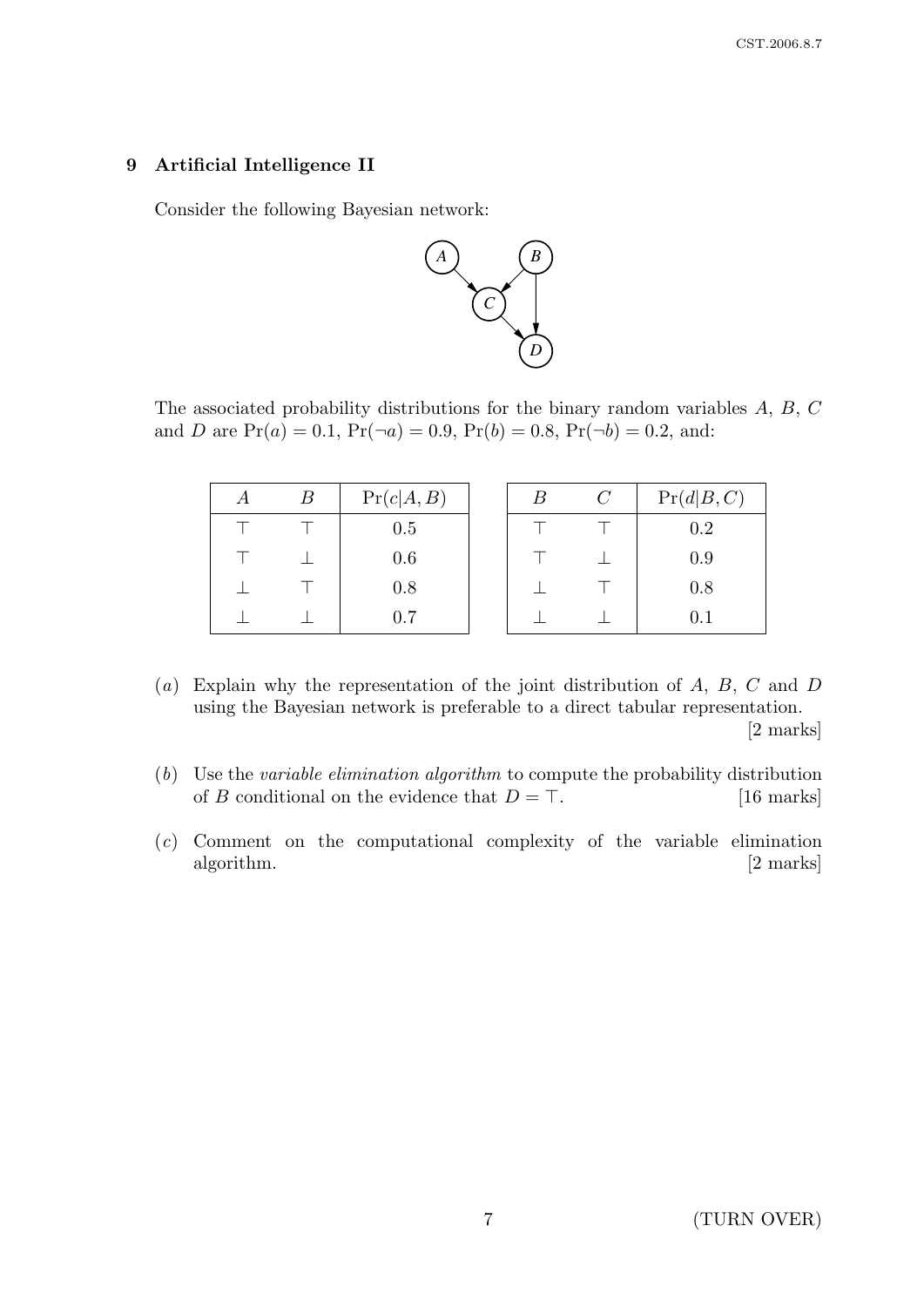#### 10 Digital Signal Processing

- (a) Consider a software routine that converts and records the audio samples received in a digital telephone network call (8 kHz sampling frequency, 8 bit/sample) into a WAV file (8 kHz sampling frequency, 16 bit/sample, uniform quantisation). Your colleague attempted to write a very simple conversion routine for this task, but the resulting audio is very distorted.
	- (i) Name two variants of the method used for quantising the amplitude of audio samples in digital telephone networks and explain one of them.

[4 marks]

- (*ii*) Your colleague's routine right-pads each 8-bit data word from the telephone network with eight additional least-significant zero bits to obtain 16-bit values. Explain how this distorts the signal by discussing which frequencies could appear at the output when the incoming telephone signal consists of a pure 1 kHz sine tone. [4 marks]
- (b) A real-valued discrete random sequence  $\{x_i\}$  is fed into a linear time-invariant filter with impulse response  $h_0 = 1$ ,  $h_3 = 1$ , and  $h_i = 0$  for all other *i*. We observe for the resulting output sequence  $\{y_i\}$  the expected value

$$
\mathcal{E}(y_{i+k} \cdot x_i) = \begin{cases} 1 & \text{for } k = -1 \\ 2 & \text{for } k = 0 \\ 1 & \text{for } k = 1 \\ 1 & \text{for } k = 2 \\ 2 & \text{for } k = 3 \\ 1 & \text{for } k = 4 \\ 0 & \text{otherwise} \end{cases}
$$

What is the value of the autocorrelation sequence  $\{\phi_{xx}(k)\}$ ? [4 marks]

- (c) The  $YCrCb$  colour encoding is used in many image compression methods.
	- (*i*) How is it defined and why is it used?  $[4 \text{ marks}]$
	- (*ii*) Is the conversion from  $3 \times 8$ -bit RGB to  $3 \times 8$ -bit YCrCb coordinates fully reversible? Why? [4 marks]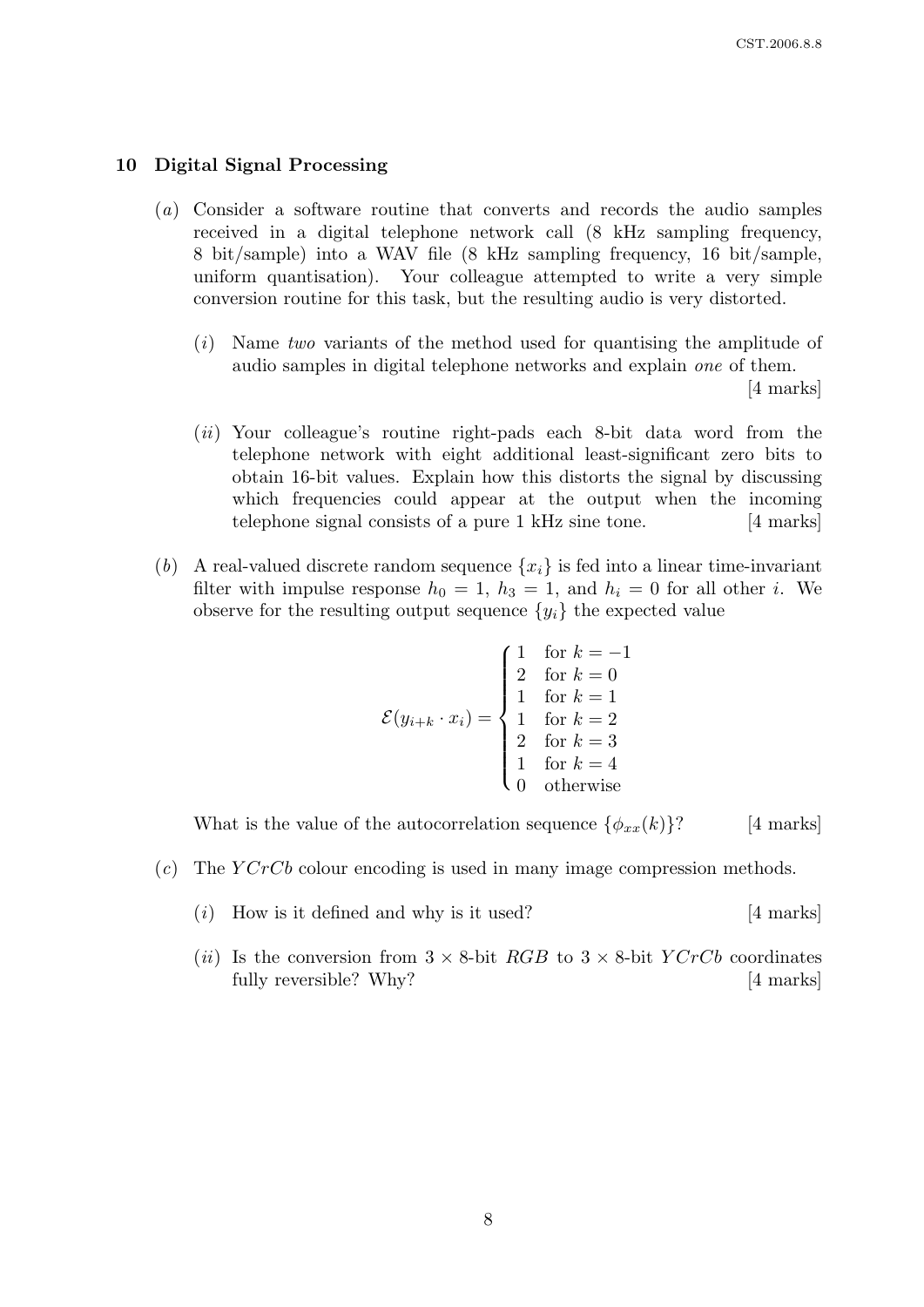# 11 Computer Systems Modelling

- (a) Define the  $M/M/1$  queueing model and derive the steady-state distribution for the number of customers present when the traffic intensity is less than one. [5 marks]
- (b) For the  $M/M/1$  model in steady-state, derive the mean number of customers present and the mean time spent by a customer in the system. What is the utilisation of the server? [5 marks]
- (c) Now consider the  $M/M/1/K$  queueing model with K finite and again derive the steady-state distribution for the number of customers present. For what values of the traffic intensity does your steady-state distribution exist? What is the utilisation of the server and explain how this compares to the  $M/M/1$ queueing model. [5 marks]
- (d) Give an example of the use of the  $M/M/m/m$  loss model. Derive Erlang's formula for the steady-state probability that an arriving customer finds all  $m$ servers occupied. [5 marks]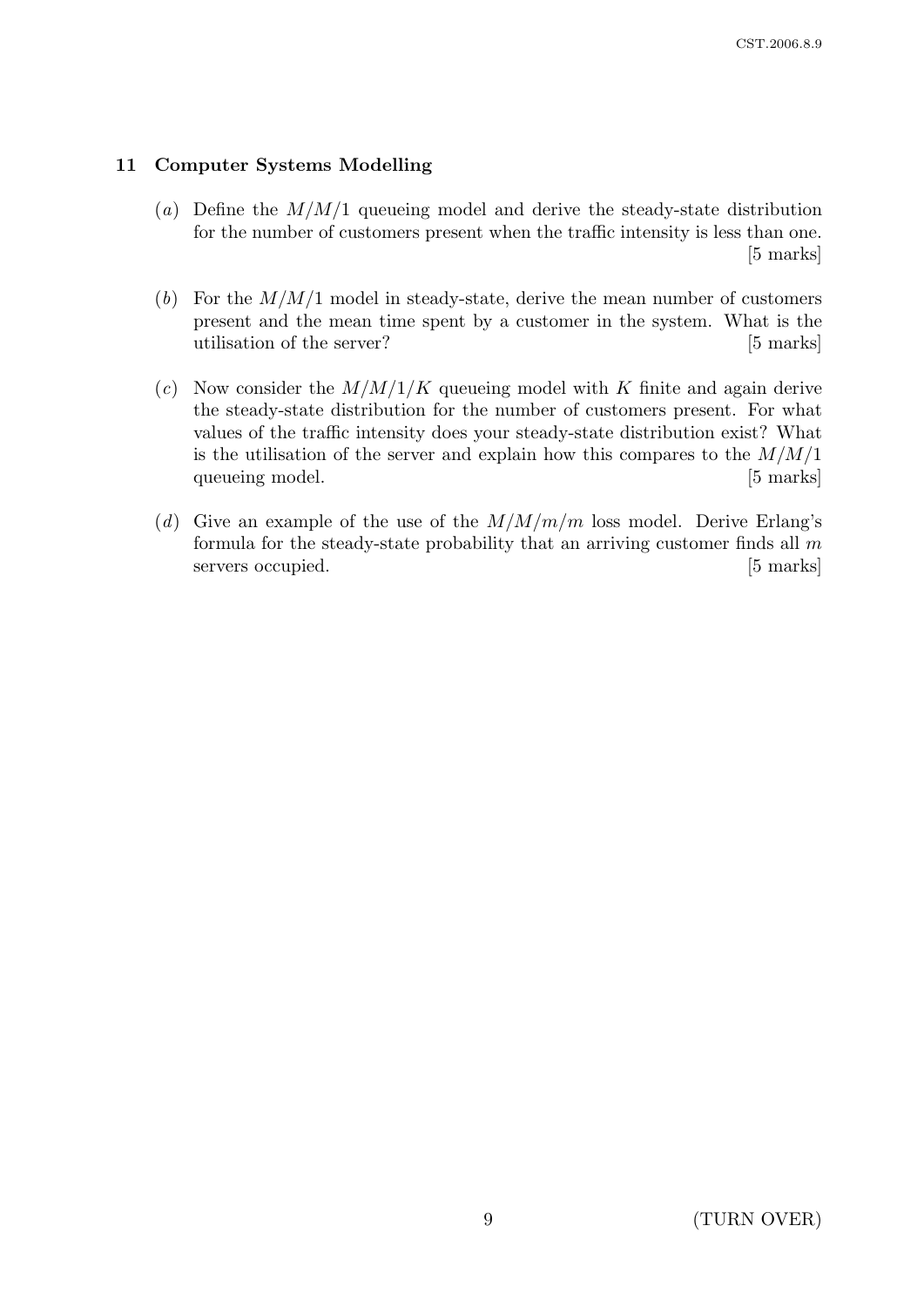#### 12 Numerical Analysis II

 $(a)$  In Peano's theorem, if a quadrature rule integrates polynomials of degree N exactly over an interval [a, b], then the error in integrating  $f \in C^{N+1}[a, b]$  is expressed as

$$
E(f) = \int_a^b f^{(N+1)}(t)K(t) dt
$$

where

$$
K(t) = \frac{1}{N!} E_x[(x - t)_+^N].
$$

Explain the notation  $E(f)$ ,  $E_x$ ,  $(x-t)_+^N$ 

- $[4$  marks]
- (b) Assuming  $x \in [a, b]$ , and writing Taylor's theorem in the form

$$
f(x) = P_N(x - a) + \frac{1}{N!} \int_a^x f^{(N+1)}(t) (x - t)^N dt
$$

where  $P_N$  is a polynomial of degree N, prove Peano's theorem, explaining each step clearly. [8 marks]

- (c) For the trapezium rule, what is  $N$ ? [1 mark]
- (d) If  $K(t)$  does not change sign in [a, b] then

$$
E(f) = \frac{f^{(N+1)}(\xi)}{(N+1)!} E(x^{N+1})
$$

for some  $\xi \in (a, b)$ . Use this result to simplify

$$
E(f) = \int_{-1}^{1} f(x) dx - f(-1) - f(1).
$$

[7 marks]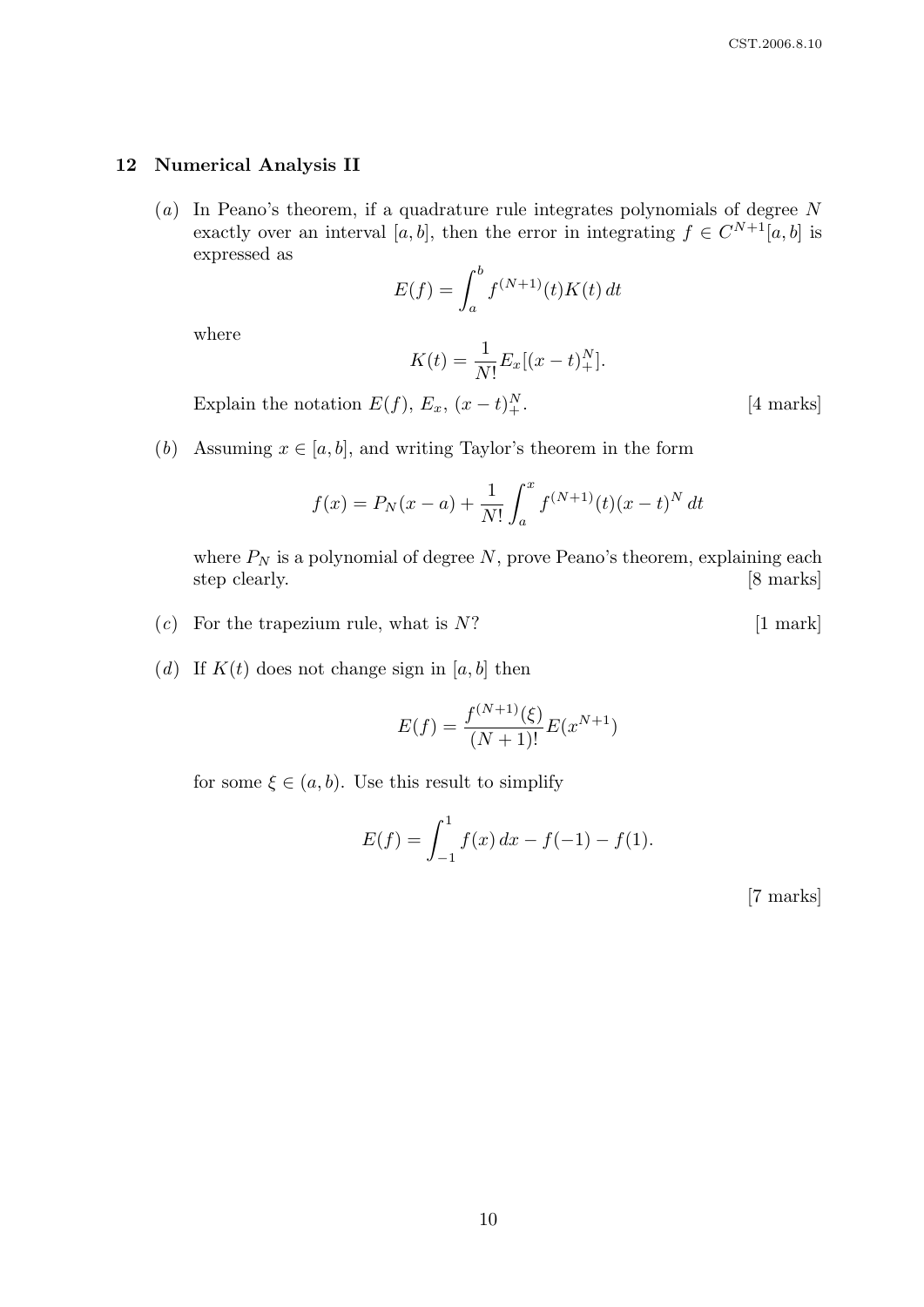# 13 Bioinformatics

- (a) Why do we use dynamic programming algorithms for pairwise sequence alignment problems but not for multiple pairwise alignment? [5 marks]
- (b) Compare the use of the affine gap penalty with the constant gap penalty. [3 marks]
- (c) Discuss the properties and assumptions of the Jukes–Cantor and the Kimura 2-parameter models of DNA evolution. [5 marks]
- (d) Describe the UPGMA algorithm. [4 marks]
- (e) What does the ultrametric property of a tree tell us about the evolutionary process? [3 marks]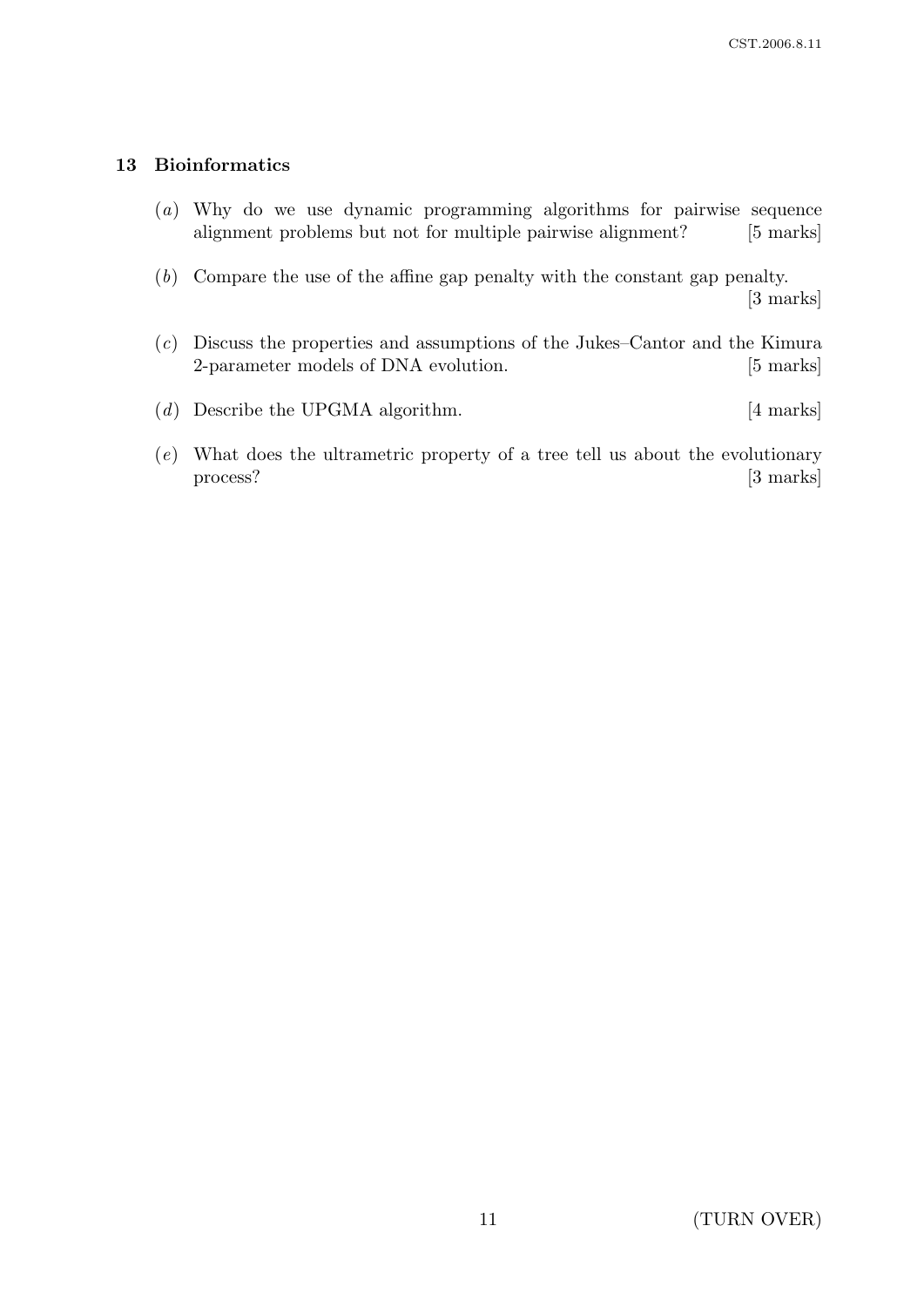#### 14 Denotational Semantics

Let D be a domain with bottom element  $\bot$ . Let  $h, k : D \to D$  be continuous functions with h strict (so  $h(\perp) = \perp$ ). Let  $\mathbb{B} = \{true, false\}$ . Define the conditional function

$$
if: \mathbb{B}_{\perp} \times D \times D \to D
$$

by  $if(b, d, d') = d$  if  $b = true, d'$  if  $b = false$ , and  $\perp$  otherwise. Let  $p : D \to \mathbb{B}_{\perp}$  be a continuous function.

The function f is the least continuous function from  $D \times D$  to D such that

$$
\forall x \in D. \ f(x, y) = if(p(x), y, h(f(k(x), y))).
$$

- (a) State the principle of fixed-point induction. What does it mean for a property to be chain closed? [4 marks]
- (b) Assume that the property

$$
Q(g) \Leftrightarrow_{def} \forall x, y \in D. h(g(x, y)) = g(x, h(y)),
$$

where g is a continuous function from  $D \times D$  to D, is chain closed. Prove  $Q(f)$ by fixed-point induction. [7 marks]

- (c) Let g be a continuous function from a cpo D to a cpo E. Let Y be a chainclosed subset of E. Show that the inverse image  $g^{-1}Y$  is a chain-closed subset of  $D$ .  $[4 \text{ marks}]$
- (d) Exhibit cpos  $D, E, F$  and chain-closed subsets  $R \subseteq D \times E$  and  $S \subseteq E \times F$ such that their relational composition  $S \circ R \subseteq D \times F$  is not chain closed. (No proof is required.) [5 marks]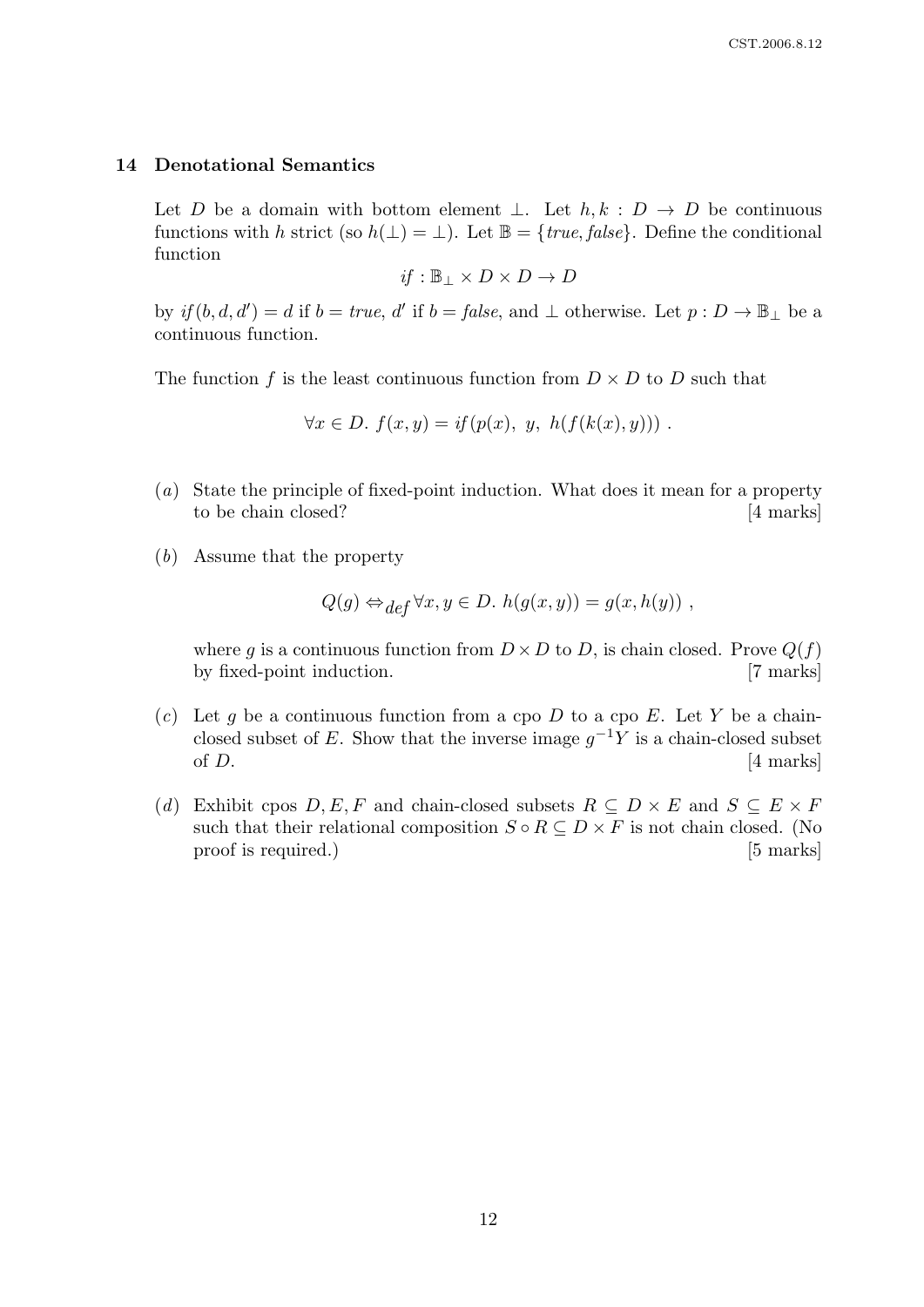# 15 Specification and Verification I

If C is a command that contains one or more occurrences of a command BREAK, then LOOP  $(C)$  is a command that repeatedly executes C until a BREAK is executed. Executing BREAK immediately terminates the execution of LOOP (C).

How might ideas from Floyd–Hoare Logic be used to verify programs that use the LOOP/BREAK construct, such as the following program that sets the variable RES to the factorial of the initial value of the variable  $X$  (if  $X > 0$ )?

```
RES := 1;LOOP (IF X=1 THEN BREAK ELSE RES := RES \times X; X := X-1)
```
You may place restrictions that you consider reasonable on the form of  $C$ , but these should be discussed and motivated.

[20 marks]